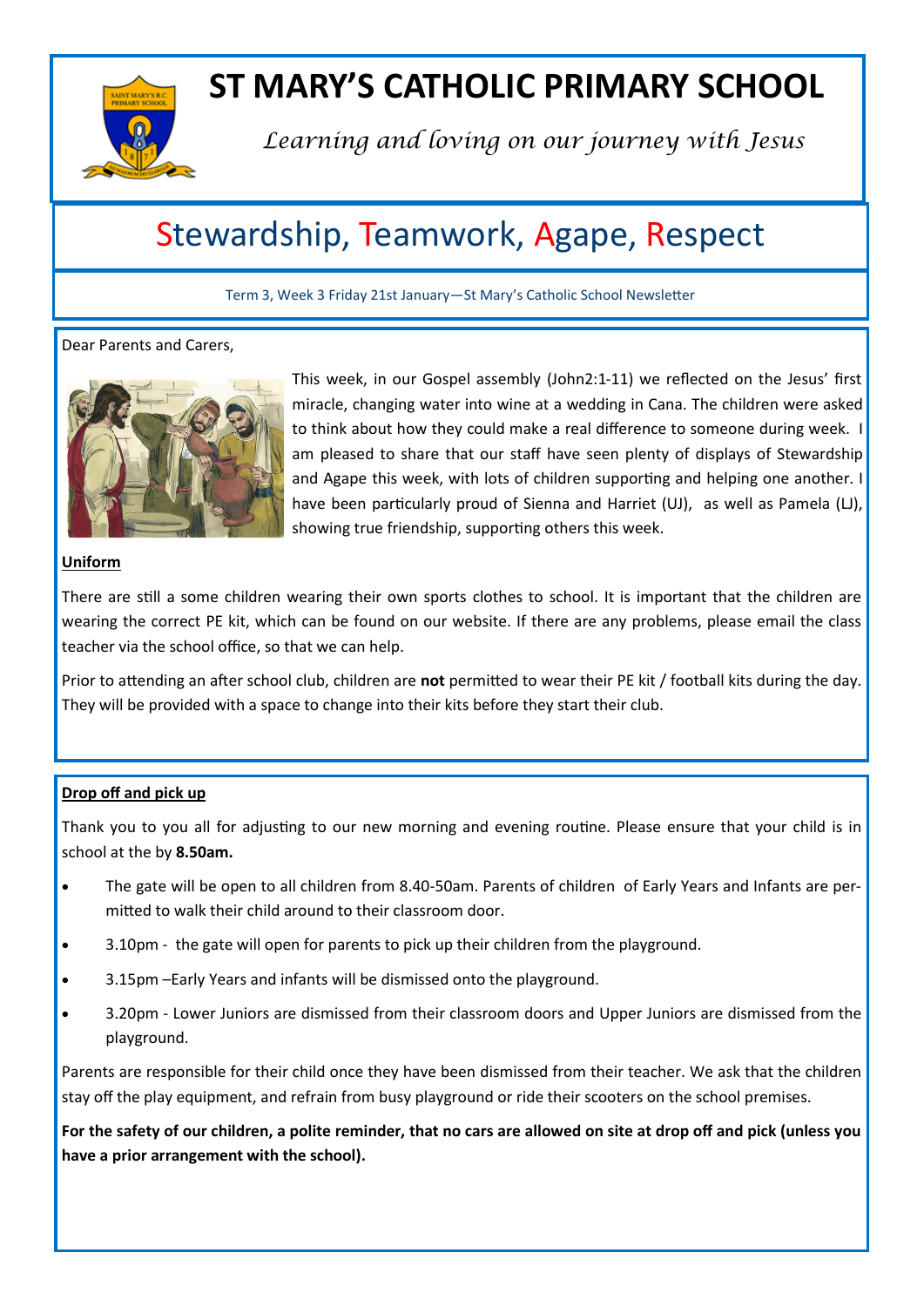#### **Celebrations Assembly**

Congratulations to the following children from for achieving the Star of the week on Friday 14th

January 2022:

**The children were:**

| Infant $1 -$ Harley | Infant $2-$ Isla | Infant 3- Odette |
|---------------------|------------------|------------------|
| $LJ1 - Ewelina$     | JL2- Kamil       | $L3 -$ Lexie     |
| UJ1-Stefan          | UJ2- Denelda     | UJ3-Kiean        |

Headteacher— Sienna and Harriet (UJ1) Deputy Headteacher Jacob (LJ3)

#### **Welcome Mass**

Mrs Akehurst will be attending St Joseph's Church, **Sunday 23rd January at 11am** to be welcomed into the parish. All families are welcome and we look forward to seeing you there.

#### **COVID message**

Please could all adults continue to wear face masks when they are on the school site (including drop offs and pick ups) until further notice.

#### **Tree planting**



Last weekend, Harriet, (UJ) along with her older sister Stephanie and friend Olivia (who both left the school in July) managed to plant 15 trees at the weekend in Ockwells park. That is a fantastic achievement; you are excellent role models living Pope Francis' encyclical Laudato Si - showing care for our common home.

If you are interested in taking part in this, it is not too late. Braywick Centres Planting Plan will take place again next month. It is highly recommend as a really lovely, family activity to do.







M2M Events is a new business offering face to face events for real life mums. From informative talks and practical workshops on parenting challenges to girls' nights out and inter-PTA sports competitions, M2M Events provides event opportunities to suit you. Our aim is to bring together real-life mums from all walks of life to help them cope with the pressures of parenting and to have some fun Come along to one of our events to spend time with local like-minded mums.

**Clueless About Grammar Wednesday 26 January** – The Lord Grenfell, Maidenhead Teaching literacy has changed a huge amount since we were kids. This interactive talk offers a fantastic opportunity for mums who need a bit of help unpicking the complex rules of grammar that our kids now learn at school. Our expert panel including a Classroom Teacher, Literacy Lead and Teaching Assistant, will be on hand to explain the key elements of grammar taught today and will help strengthen your grasp on this crucial topic. From fronted adverbials to subordinate conjunctions, this whistle-stop guide to grammar will equip you with the tools you need to support your kids' learning. Visit https://www.eventbrite.co.uk/e/m2m-events-clueless-aboutgrammar-tickets193547544917 for further information.